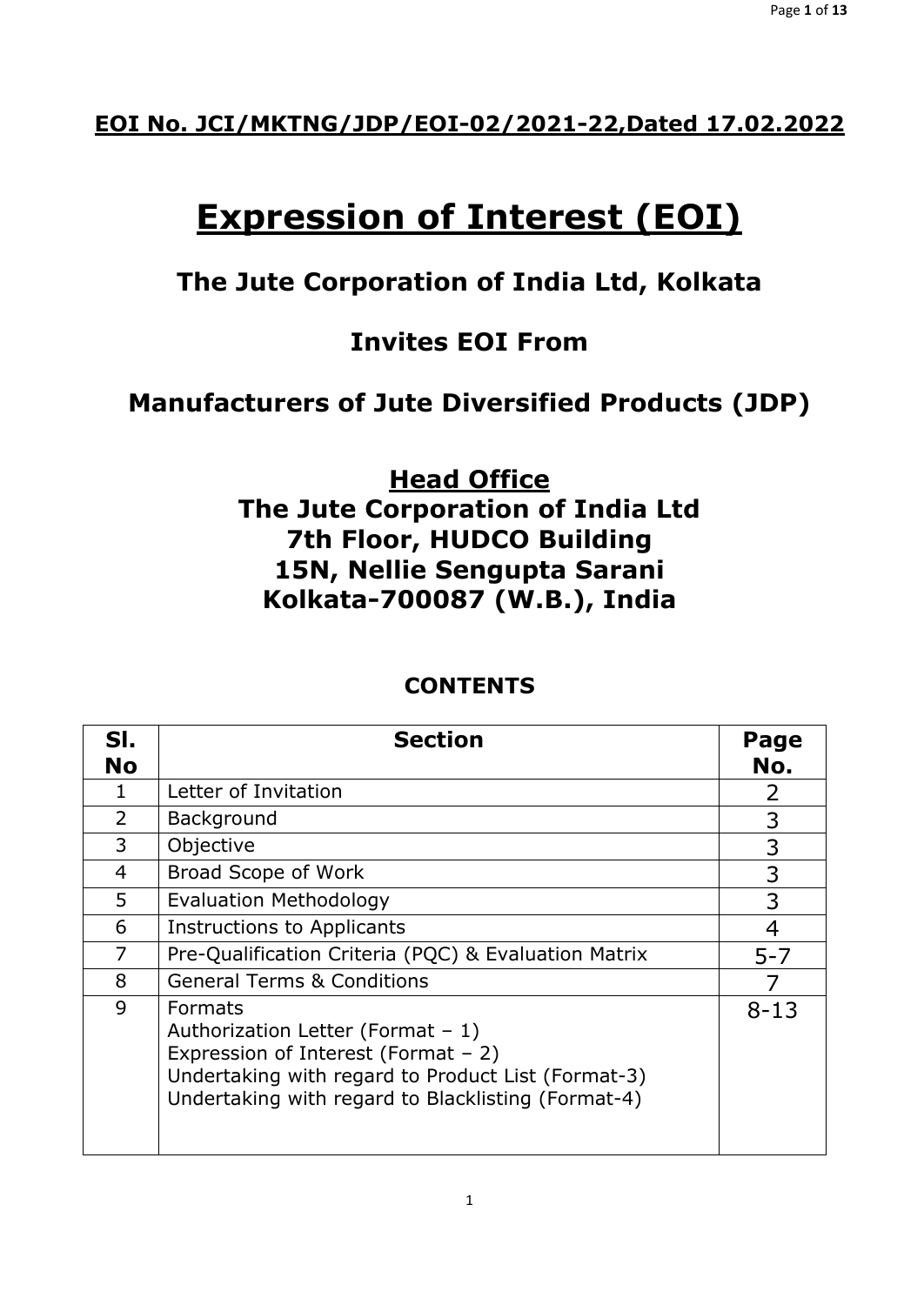## **Letter of Invitation**

### **INVITATION OF EXPRESSION OF INTEREST**

The Jute Corporation of India Ltd, Kolkata, A Govt. of India Enterprises, invites Expression of Interest (EOI) through sealed envelope from manufacturers of Jute Diversified Products.

The EOI Document containing the details of qualification criteria, submission details, brief objective & scope of work and evaluation criteria etc. can be downloaded from the JCI website (https://www.jutecorp.in)

Schedule for the Applicants is as under:

| <b>EOI Document Number</b>       | EOI No. JCI/MKTNG/JDP/EOI-02/2021- |
|----------------------------------|------------------------------------|
|                                  | 22, Dated 17.02.2022               |
| Date of Publication              | Date: 17.02.2022                   |
| Last date/Time of submission     | Date:16.08.2022                    |
| Review/Evaluation of Application | On weekly basis                    |

JCI reserves the right to cancel this EOI and/ or invite afresh with or without amendments, without liability or any obligation for such EOI and without assigning any reason. Information provided at this stage is indicative and JCI reserves the right to amend/add further details in the EOI.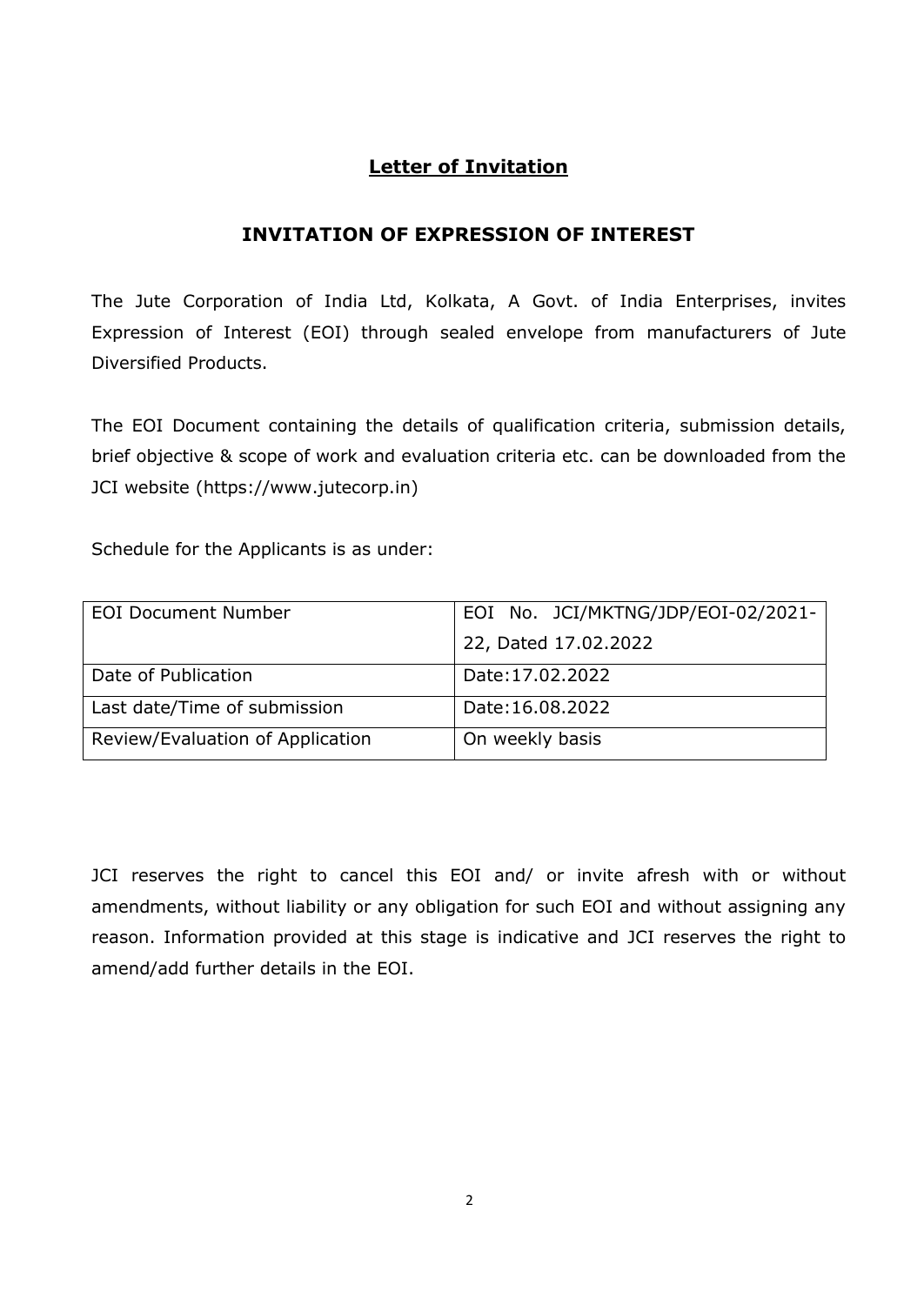#### **Background**

The Jute Corporation of India Ltd. (JCI), A Government of India Enterprise is the nodal agency of Govt. of India to conduct Minimum Support Price (MSP) operation through its network of DPCs in all major Jute growing states. To provide support to the Jute growers, every year Government of India announces MSP of raw Jute at which JCI procures raw Jute as per quality produce in the area without any quantity limit. JCI serves as a price stabilizing agency in the raw jute sector and takes necessary measures in this respect.

#### **Objective**

The Jute Corporation of India Ltd. (JCI), A Government of India Enterprise is planning to create supply chain of JDPs (Jute Braided Items/Hand Spun Jute Yarn/Jute bags/ Jute-Cotton blended products/Jute & Other fibres blended products/ etc.)

Through this EOI, manufacturers who are willing to do business with JCI, can apply with its particulars in prescribed EOI from which can be downloaded from website www.jutecorp.in.

#### **Broad Scope of Work**

The Jute Corporation of India Limited is a Central Public Sector Enterprise under the administrative control of the Ministry of Textiles; Govt. of India. It is primarily engaged in raw jute procurement under MSP Operations, across all Jute growing locations in the country. JCI has a vast network of Departmental Purchase Centres (DPC) spread across the jute growing districts.

In addition to raw jute procurement operations, JCI is also engaged in various jute diversified product business like bags, geo-textiles and agro-textiles, jute braids and jute braid based finished products. Its network of DPCs and Regional Offices located in the heart of the jute growing areas gives JCI a distinct edge in proliferation of such businesses. JCI gets the aforementioned JDP items manufactured through its empanelled manufacturers which are MSMEs, WSHGs, SHGs, and NGOs etc. In this regard JCI want more empanelled manufacturers join in future.

#### **Evaluation Methodology**

The EOI shall remain valid for a period of 6 months from the date of publication. The same shall be reviewed on a weekly basis, during the aforementioned period of 6 months. Screening of EOIs shall be carried out as per Pre-Qualification criteria mentioned in the EOI document and based on verification of documents submitted. Shortlisted Applicant shall be intimated by JCI for execution.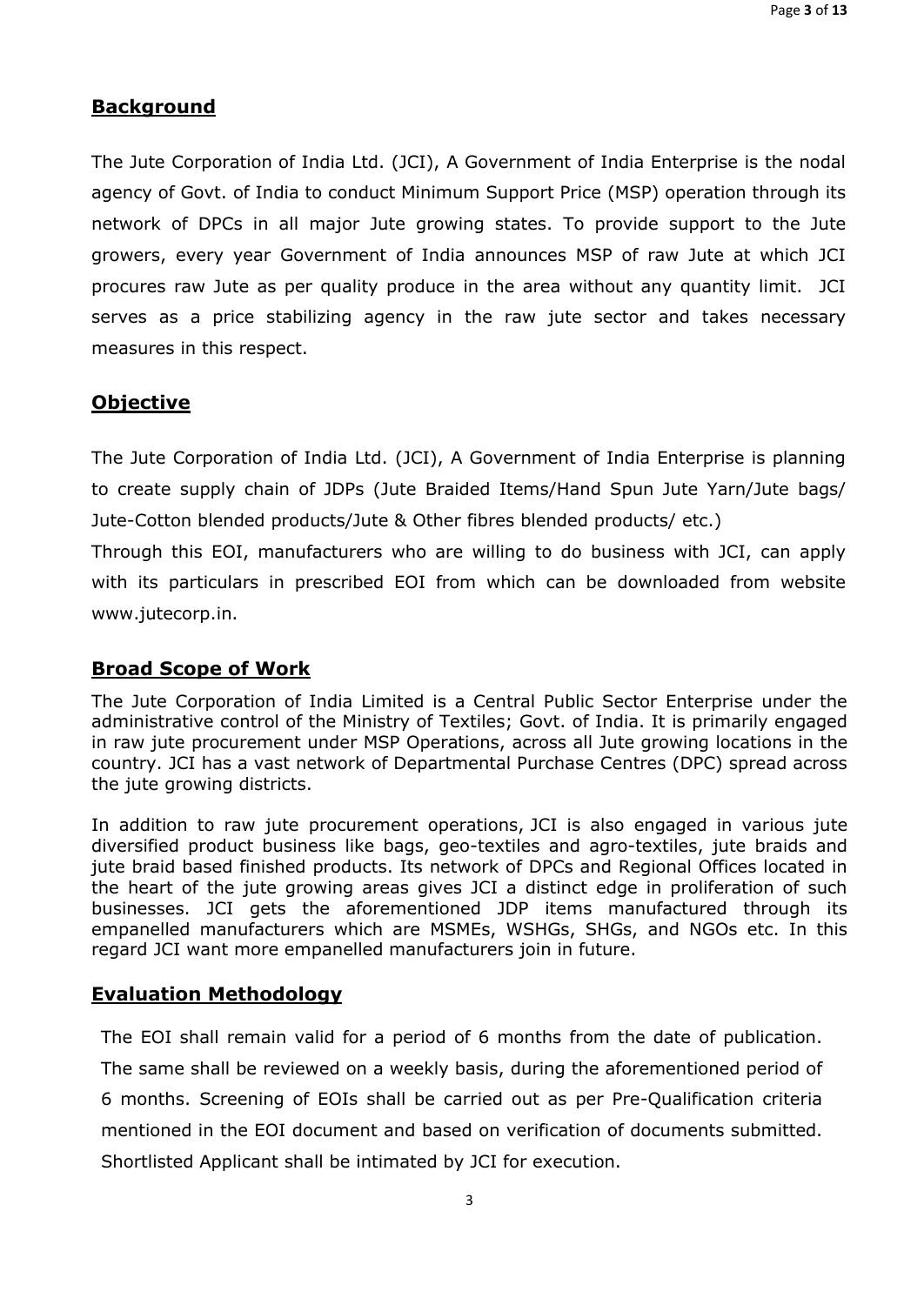## **Instructions to Applicants**

#### **Documents to furnish**

Applicants are requested to go through all pre-qualification requirements, scope of work for execution & requirements with respect to technical capabilities for acceptance and submission of documents for verification by JCI.

Documents to be furnished are:

- **i.** Authorization Letter (Format 1)
- **ii.** Declaration Expression of Interest (Format 2)
- **iii.** Undertaking with regard to Product Details (Format-3)
- **iv.** Undertaking with regard to Blacklisting (Format-4)
- **v.** EOI document with each page duly stamped and signed by the Authorized signatory.
- **vi.** Supporting documents, as mentioned in Format-2
- **vii.** MSME Certificate (if applicable)
- **viii.** Any other information which Applicant may like to provide.

JCI reserves the right to call for any clarifications confined in the broad scope, wherever sucha clarification become necessary for proper judgment in evaluation.

## **Rejection Criteria**

The application is liable to be rejected if:

- The proposal is not submitted as per the requirements indicated in the EOI.
- Not in the prescribed format.
- Not properly stamped and signed as per requirements.
- Received after the expiry of due date and time.
- All relevant supporting documents are not furnished with the PQC.
- The proposal shall be substantially responsive without any material deviation, failingwhich the proposal shall be summarily rejected.

#### **Disclaimer**

- **■** JCI shall not be responsible for any late receipt of applications for any reasonswhatsoever.
- **■** JCI reserves the right to reject all applications without assigning any reasons thereof.
- JCI may relax or waive any of the conditions stipulated in this document as deemed necessary in the best interest of the JCI without assigning any reasons thereof.
- To include any other item in the Scope of work at any time after consultation with Applicants or otherwise.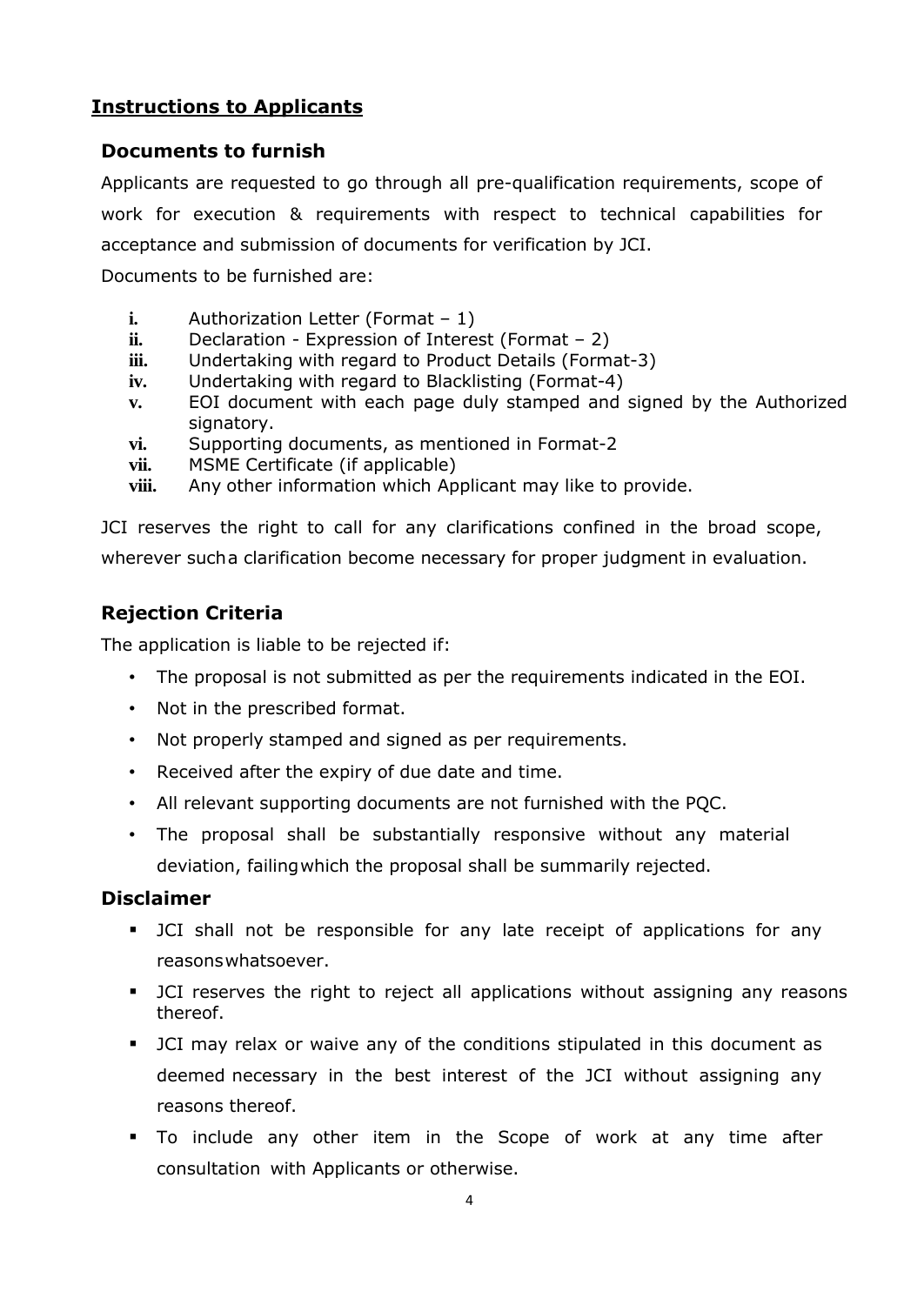#### **Pre-Qualification Criteria (PQC) & Evaluation Matrix**

Applications will be evaluated on the basis of the following minimum Pre-Qualification Criteria (PQC).Maximum marks against each PQC are also mentioned hereunder:

| SI.<br>No.   | <b>Basic</b><br>Requiremen | <b>Specific</b><br><b>Requirements</b>            | <b>Documents to be</b><br>submitted along with EOI | <b>Marks</b><br><b>Allocation</b> | <b>Obligate</b> |
|--------------|----------------------------|---------------------------------------------------|----------------------------------------------------|-----------------------------------|-----------------|
|              | ts                         |                                                   | (All documents must be<br>self-attested by the     |                                   |                 |
|              |                            |                                                   | authorized person of the                           |                                   |                 |
|              |                            |                                                   | <b>Applicant)</b>                                  |                                   |                 |
| $\mathbf{1}$ | Legal Entity               | Interested Participant                            | Copy of Certificate of                             | <b>NA</b>                         | Mandated        |
|              |                            | must be an Indian                                 | Incorporation and Copy                             |                                   |                 |
|              |                            | Organization and must                             | of Memorandum of                                   |                                   |                 |
|              |                            | be legally registered                             | Associations (MOA)/                                |                                   |                 |
|              |                            | under appropriate                                 | Articles of Association                            |                                   |                 |
|              |                            | authority in India. The                           | (AOA)/ Trade License                               |                                   |                 |
|              |                            | firm must be                                      | <b>GST Registration Copy</b>                       |                                   |                 |
|              |                            | registered under GST                              | PAN Card copy<br>$\bullet$                         |                                   |                 |
|              |                            | Act 2017.                                         |                                                    |                                   |                 |
| 2            | Turnover                   | Interested Applicant                              | Copy of audited                                    | 25 Marks                          |                 |
|              |                            | should have minimum<br>average turnover of        | balance sheet of the                               |                                   |                 |
|              |                            | Rupees 20 Lakhs for                               | financial year 2018-19,                            |                                   |                 |
|              |                            | each the last three<br>financial years i.e.,      | 2019-20 & 2020-21.)                                |                                   |                 |
|              |                            | 2018-19, 2019-20 &                                |                                                    |                                   |                 |
|              |                            | 2020-21.                                          |                                                    |                                   |                 |
| 3            | Single                     | Applicant should<br>possess good track            | Any work order copy/ Invoice                       | 20 Marks                          |                 |
|              | Transaction                | record for sale of Jute                           | copy/ work completion                              |                                   |                 |
|              | Value                      | products and execution<br>of a single transaction | certificate/ CA/Cost Certified                     |                                   |                 |
|              |                            | value of Rs. 3.0 Lakhs.                           | Copy in favour of such single                      |                                   |                 |
|              |                            |                                                   | transaction value                                  |                                   |                 |
|              |                            |                                                   |                                                    |                                   |                 |
| 4            | Experience                 | Interested Applicant                              | Any work order copy/ Invoice                       | 30 Marks                          |                 |
|              | Overall                    | should have<br>Minimum 1 year                     | copy/ work completion                              |                                   |                 |
|              |                            | business experience in                            | certificate/ CA / Cost Certified                   |                                   |                 |
|              |                            | execution and supply of<br>any JDP products like  | Copy in favour of such                             |                                   |                 |
|              |                            | Jute Braided Items,                               | business experience.                               |                                   |                 |
|              |                            | Hand Spun Yarn Jute<br>Yarn, Jute Bags, Jute &    |                                                    |                                   |                 |
|              |                            | other allied fibre                                |                                                    |                                   |                 |
|              |                            | products.                                         |                                                    |                                   |                 |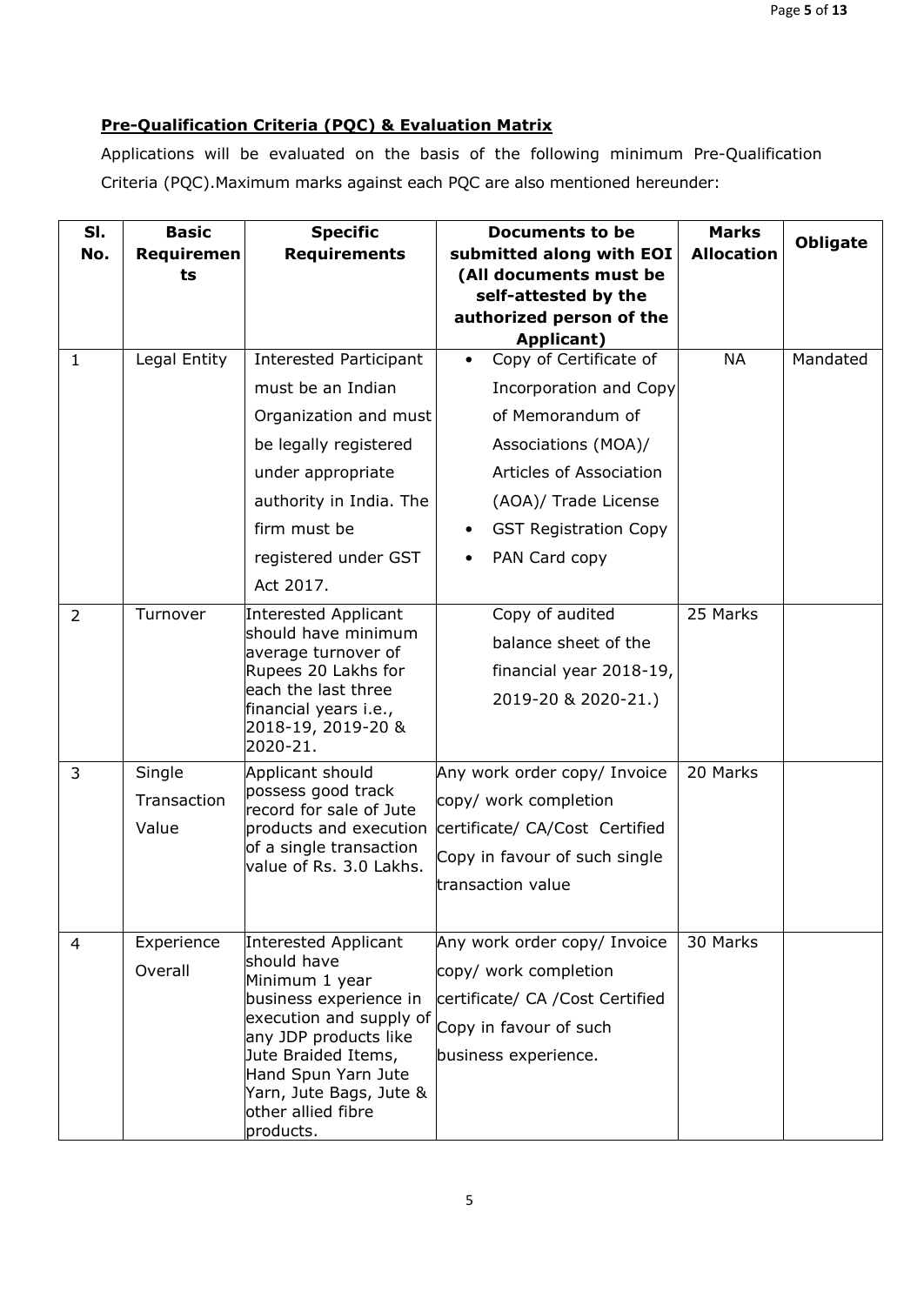| 5 | Product<br><b>Details</b>  | Applicant should furnish<br>the Jute product details<br>which are produced by<br>them.                                                                                                                     | Undertaking on the Letter<br>Head of the Applicant duly<br>signed & Stamped by<br>Authorized Signatory (As per<br>format- $3$ ). | 25 Marks  |          |
|---|----------------------------|------------------------------------------------------------------------------------------------------------------------------------------------------------------------------------------------------------|----------------------------------------------------------------------------------------------------------------------------------|-----------|----------|
| 6 | Non<br><b>Blacklisting</b> | The Applicant should<br>not have been black-<br>listed by any Central<br>/State<br>Government/Public<br>Sector Undertaking,<br>Govt. of India, at<br>least in three $(3)$<br>immediate preceding<br>Years. | Undertaking on the Letter<br>Head of the Applicant duly<br>signed& Stamped by<br>Authorized Signatory (As per<br>format- $4$ ).  | <b>NA</b> | Mandated |

#### **Pre-Qualification Criteria (PQC) for Start-Up Organization**

Start-Up Organization: Any Start-Up Organization having valid certificate from DPIIT (Department of Promotion of industry and internal Trade) or any Start-Up organization applied for DPIIT Certificate may apply in this EOI process. In the case of Start-Up Organization, JCI will carry out following activities:

- (a) Physical verification of the production site to assess manufacturing site and production facilities of the items mentioned in point no 4 of PQC above.
- (b) Verification of various documents as mentioned under Legal Entity in the PQC above.
- (c) Organization must have production facilities in manufacturing of any of the jute items as mentioned in Point No 4 in the POQ above.

Applications will be evaluated on the basis of the following minimum Pre-Qualification

|  | Criteria (PQC). Maximum marks against each PQC are also mentioned hereunder: |  |  |
|--|------------------------------------------------------------------------------|--|--|
|--|------------------------------------------------------------------------------|--|--|

| SI.<br>No.   | <b>Basic</b><br>Requiremen<br>ts | <b>Specific</b><br><b>Requirements</b>                                                                                                                                          | <b>Documents to be submitted</b><br><b>Marks</b><br><b>Allocati</b><br>along with EOI (All<br>documents must be self-<br>on<br>attested by the authorized<br>person of the Applicant)             | <b>Obligate</b> |
|--------------|----------------------------------|---------------------------------------------------------------------------------------------------------------------------------------------------------------------------------|---------------------------------------------------------------------------------------------------------------------------------------------------------------------------------------------------|-----------------|
| $\mathbf{1}$ | Legal Entity                     | <b>Interested Participant</b><br>must be an Indian<br>Organization and must<br>be legally registered<br>under appropriate<br>authority in India. The<br>firm must be registered | Copy of Certificate of<br>NА<br>Incorporation and Copy<br>of Memorandum of<br>Associations (MOA)/<br>Articles of Association<br>(AOA)/ Trade License<br><b>GST Registration Copy</b><br>$\bullet$ | Mandated        |
|              |                                  | under GST Act 2017.                                                                                                                                                             | PAN Card copy<br>$\bullet$                                                                                                                                                                        |                 |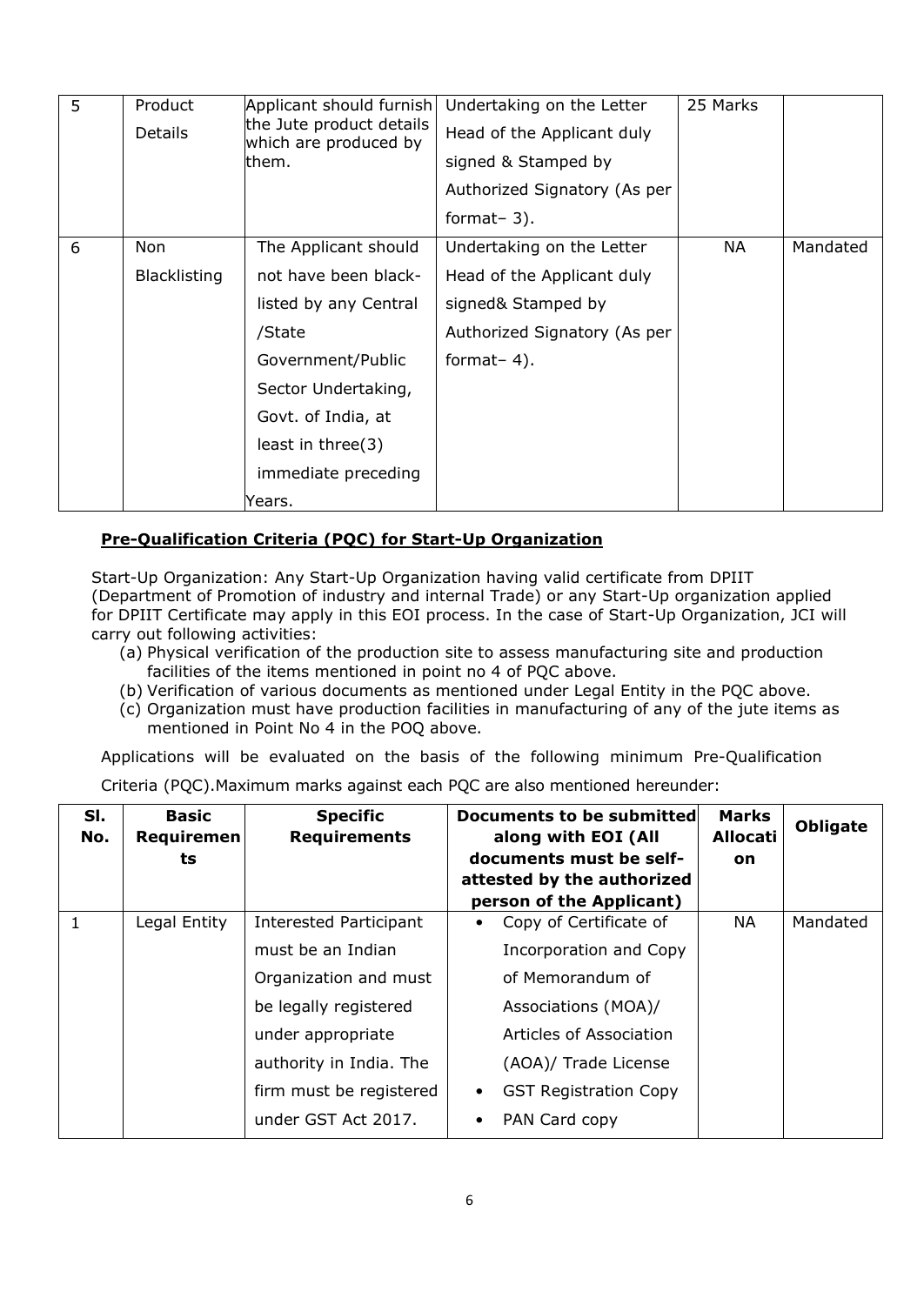| 2 | <b>DPIIT</b>        | Applicant should have<br>valid DPIIT Certificate or | Self-attested copy of           | 25 Marks  |          |
|---|---------------------|-----------------------------------------------------|---------------------------------|-----------|----------|
|   | Certification       | document showing                                    | DPIIT certificate or self-      |           |          |
|   |                     | applied for DPIIT<br>Certificate.                   | attested copy of applied        |           |          |
|   |                     |                                                     | for DPIIT Certificate.          |           |          |
|   |                     |                                                     |                                 |           |          |
| 3 | Single              | Applicant should possess<br>good track record for   | Any work order copy/ Invoice    | 20 Marks  |          |
|   | Transaction         | sale of Jute products and                           | copy/work completion            |           |          |
|   | Value               | execution of a single<br>transaction value of Rs.   | certificate/ CA/Cost Certified  |           |          |
|   |                     | $50,000/-$ .                                        | copy in favor of such single    |           |          |
|   |                     |                                                     | transaction value               |           |          |
| 4 | Experience          | Applicant should have                               | Any work order copy/ Invoice    | 30 Marks  |          |
|   | Overall             | Minimum three months<br>business experience in      | copy/ work completion           |           |          |
|   |                     | execution and supply of                             | certificate/ CA/Cost Certified  |           |          |
|   |                     | any JDP products like<br>Jute Braided Items, Hand   | Copy in favour of such business |           |          |
|   |                     | Spun Yarn Jute Yarn,                                | experience.                     |           |          |
|   |                     | Jute Bags, Jute & other<br>allied fibre products.   |                                 |           |          |
| 5 | Product             | Applicant should furnish                            | Undertaking on the Letter       | 25 Marks  |          |
|   | Details             | the jute product details                            | Head of the Applicant duly      |           |          |
|   |                     | which are produced by<br>them.                      | signed& Stamped by              |           |          |
|   |                     |                                                     | Authorized Signatory (As per    |           |          |
|   |                     |                                                     | format- $3$ ).                  |           |          |
|   |                     |                                                     |                                 |           |          |
| 6 | Non-                | The Applicant should                                | Undertaking on the Letter       | <b>NA</b> | Mandated |
|   | <b>Blacklisting</b> | not have been black-                                | Head of the Applicant duly      |           |          |
|   |                     | listed by any Central                               | signed& Stamped by              |           |          |
|   |                     | /State Government/                                  | Authorized Signatory (As per    |           |          |
|   |                     | <b>Public Sector</b>                                | format- $4$ ).                  |           |          |
|   |                     | Undertaking, Govt. of                               |                                 |           |          |
|   |                     | India, at least in three                            |                                 |           |          |
|   |                     | (3) immediately                                     |                                 |           |          |
|   |                     | preceding Months.                                   |                                 |           |          |
|   |                     |                                                     |                                 |           |          |

## **General Terms & Conditions:-**

- 1. The validity of empanelment initially will be for a period of **2** (**Two) years** and thereafter depending upon the performance will be extendable for 1 (one) more year but up to a maximum of 3 (**three) years** at the sole discretion of JCIL.
- 2. Applicant will comply with all the social/welfare & statutory norms and as applicable from time to time and will fulfil all the requirements in this regard as and when demanded by the Corporation.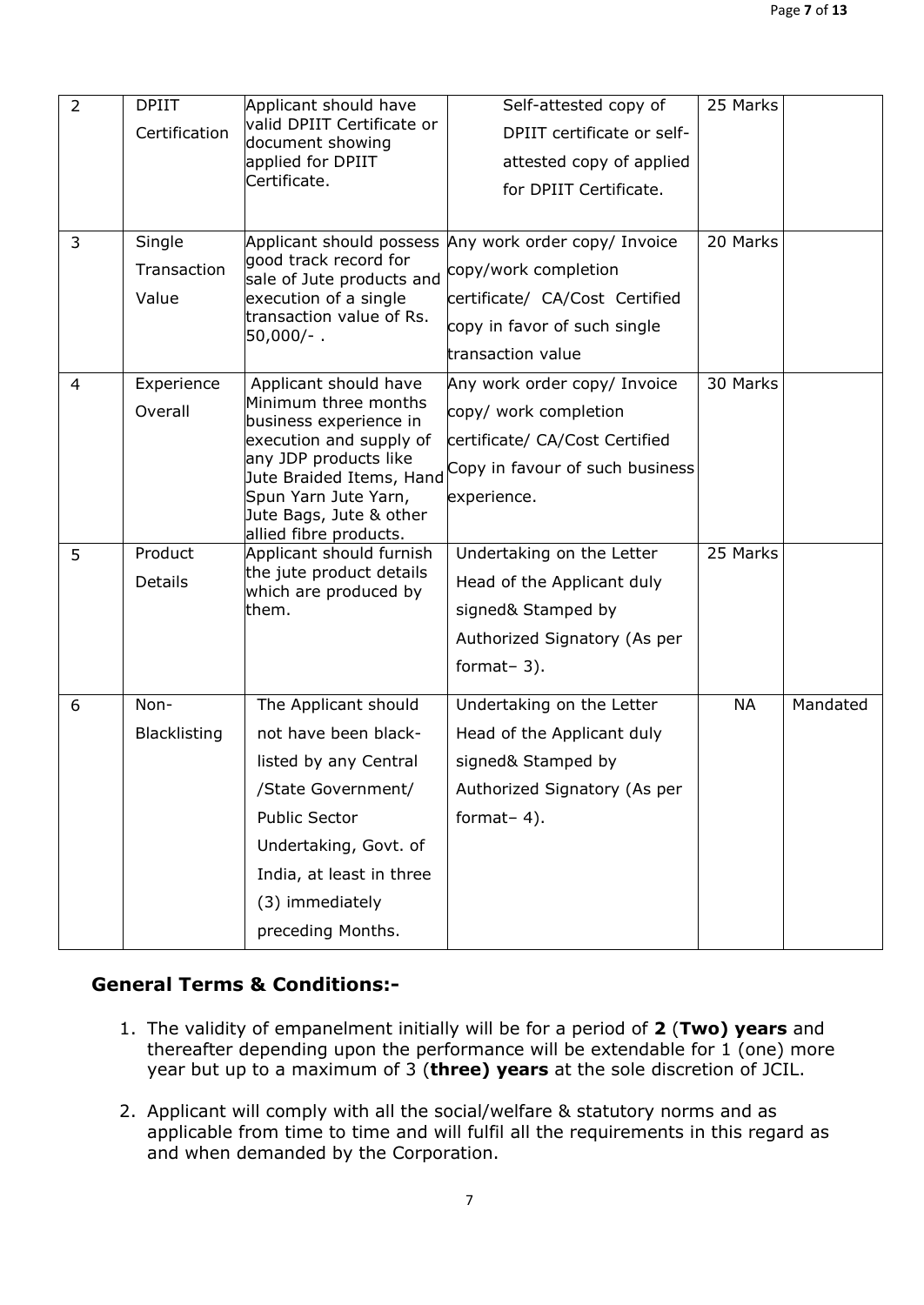## Format-1 **Authorization Letter**

(To be submitted on Manufacture's Letter Head)

To,

## **Deputy Manager (O/M)**

The Jute Corporation of India Ltd Nellie Sengupta Sarani, Kolkata-700087

**Subject:** Letter for Authorized Signatory Ref: EOI No. JCI/MKTNG/JDP/EOI-02/2021-22, Dated 17.02.2022

Sir,

This has reference to your above-mentioned Expression of Interest (EOI) from manufacturers of Jute Diversified Products.

We are submitting our Proposal in association with:

## [*Name of the Organization***].**

We hereby declare that all the information and statements made in this Proposal are true and accept that any misinterpretation contained in it may lead to our disqualification.

Our Proposal is binding upon us and subject to the modifications resulting from Contract negotiations.

We understand you are not bound to accept our Proposal.

Yours Faithfully,

(Signature of the Authorised Signatory) NAME: Designation: Place: Date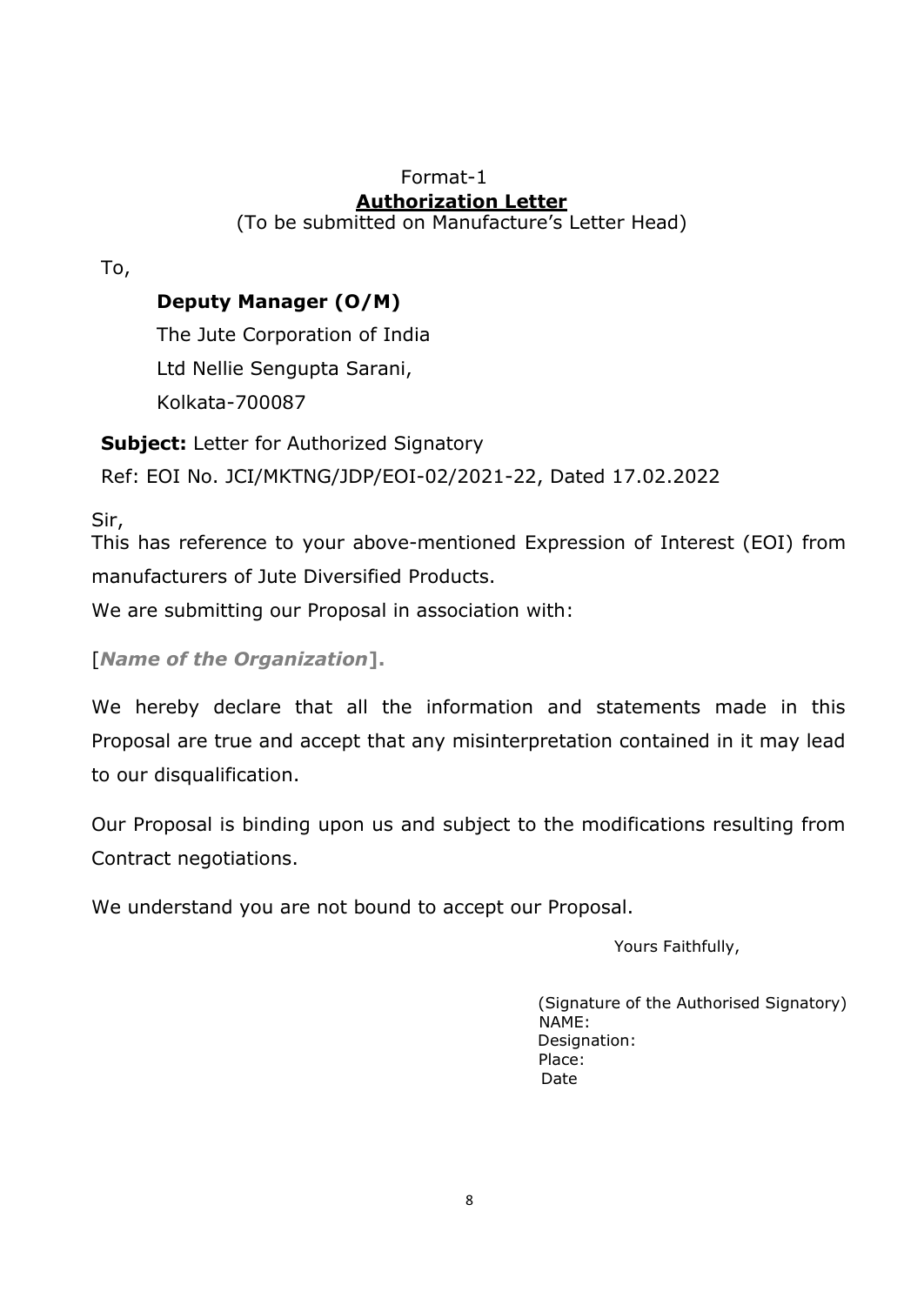### Format-2

## **Expression of Interest**

(To be submitted on Manufacture's Letter Head)

To,

## **Deputy Manager (O/M)**

The Jute Corporation of India Ltd

Nellie Sengupta Sarani,

Kolkata-700087

**Subject:** Submission of Expression of Interest (EOI) From Manufacturers of Jute Diversified Products (JDP) **Ref:** EOI No. JCI/MKTNG/JDP/EOI-02/2021-22, Dated 17.02.2022

Sir,

The undersigned having read and examined in detail all the EOI documents pertaining to manufacturers of Jute Diversified Products as mentioned in the EOI document. The details of the Company and contact person are given below:

| Name of the Applicant                                                                      |  |
|--------------------------------------------------------------------------------------------|--|
| Address                                                                                    |  |
| Name, designation & address of the<br>person (to whom all communications<br>shall be made) |  |
| Telephone No. (with STD code)                                                              |  |
| Mobile No. of the contact person                                                           |  |
| Email ID of the contact person                                                             |  |

The following documents are enclosed:

| SI.<br>No. | <b>Documents required</b>                        | <b>Type of document</b><br>attached | Page<br>No. |
|------------|--------------------------------------------------|-------------------------------------|-------------|
|            | Company Incorporation Certificate                |                                     |             |
|            | from ROC/Partnership deed /Trade<br>License etc. |                                     |             |
|            | GST Registration or GST exemption                |                                     |             |
|            | certificate/ PAN Card.                           |                                     |             |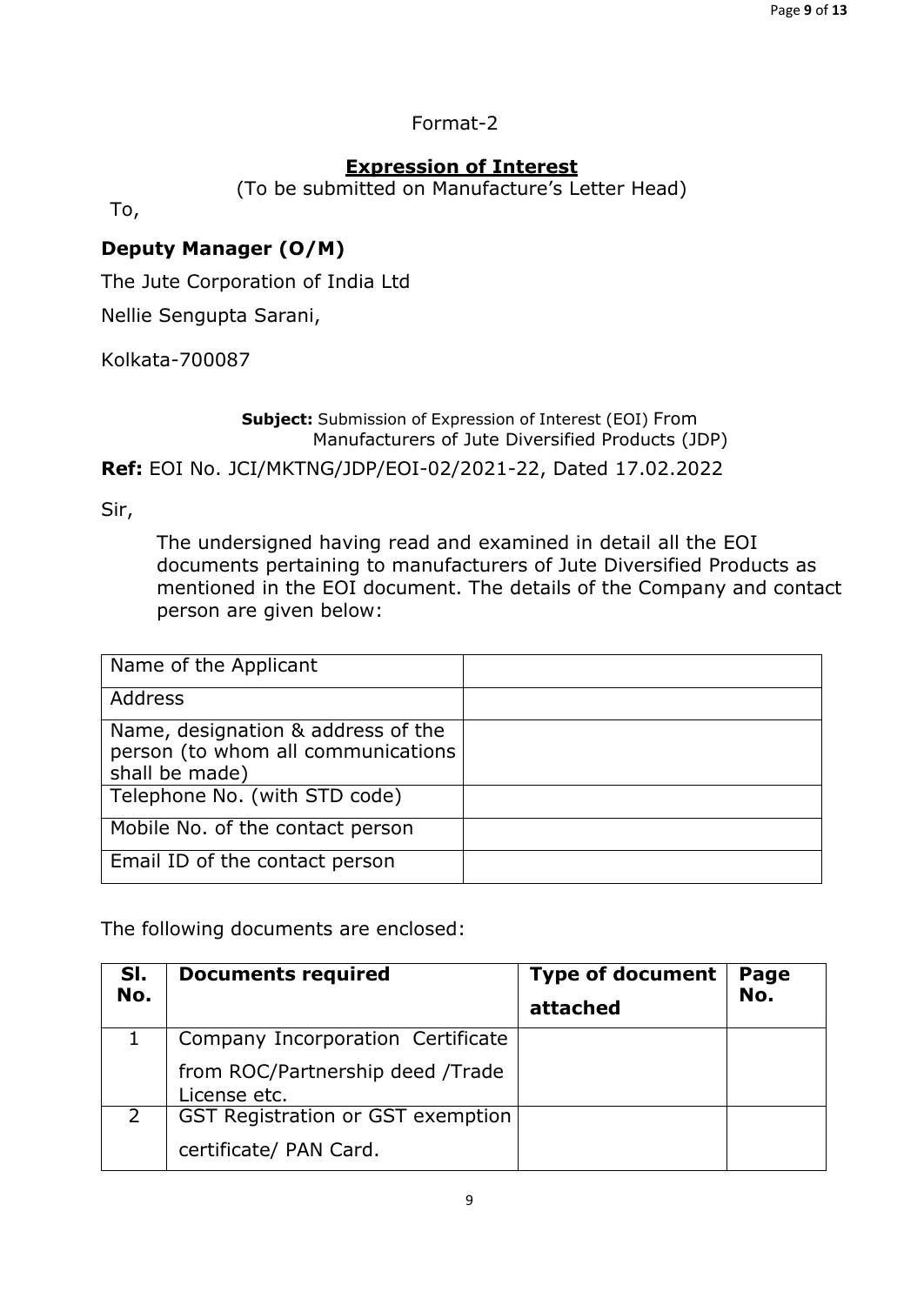| 3              | Certificate from the Chartered                                                                    |                    |
|----------------|---------------------------------------------------------------------------------------------------|--------------------|
|                | Accountant of the Organization/                                                                   |                    |
|                | Audited Balance sheets for last                                                                   |                    |
|                | three financial years, Income Tax                                                                 |                    |
|                | return.                                                                                           |                    |
| $\overline{4}$ | <b>Authorization Letter</b>                                                                       | As per format $-1$ |
| 5              | Expression of Interest                                                                            | As per format $-2$ |
| 6              | Undertaking on Applicant's Letter<br>Head, duly signed and stamped<br>by the Authorized Signatory | As per format $-3$ |
| $\overline{7}$ | Undertaking on Applicant's Letter<br>Head, duly signed and stamped<br>by the Authorized Signatory | As per format $-4$ |
| 8              | MSME Certificate (if have any)                                                                    |                    |

I/we hereby declare that my/our EOI is made in good faith and the information containedis true and correct to the best of my/our knowledge and belief.

Thanking you,

Yours faithfully,

 (Signature of the Authorized signatory) Name: Designation: Place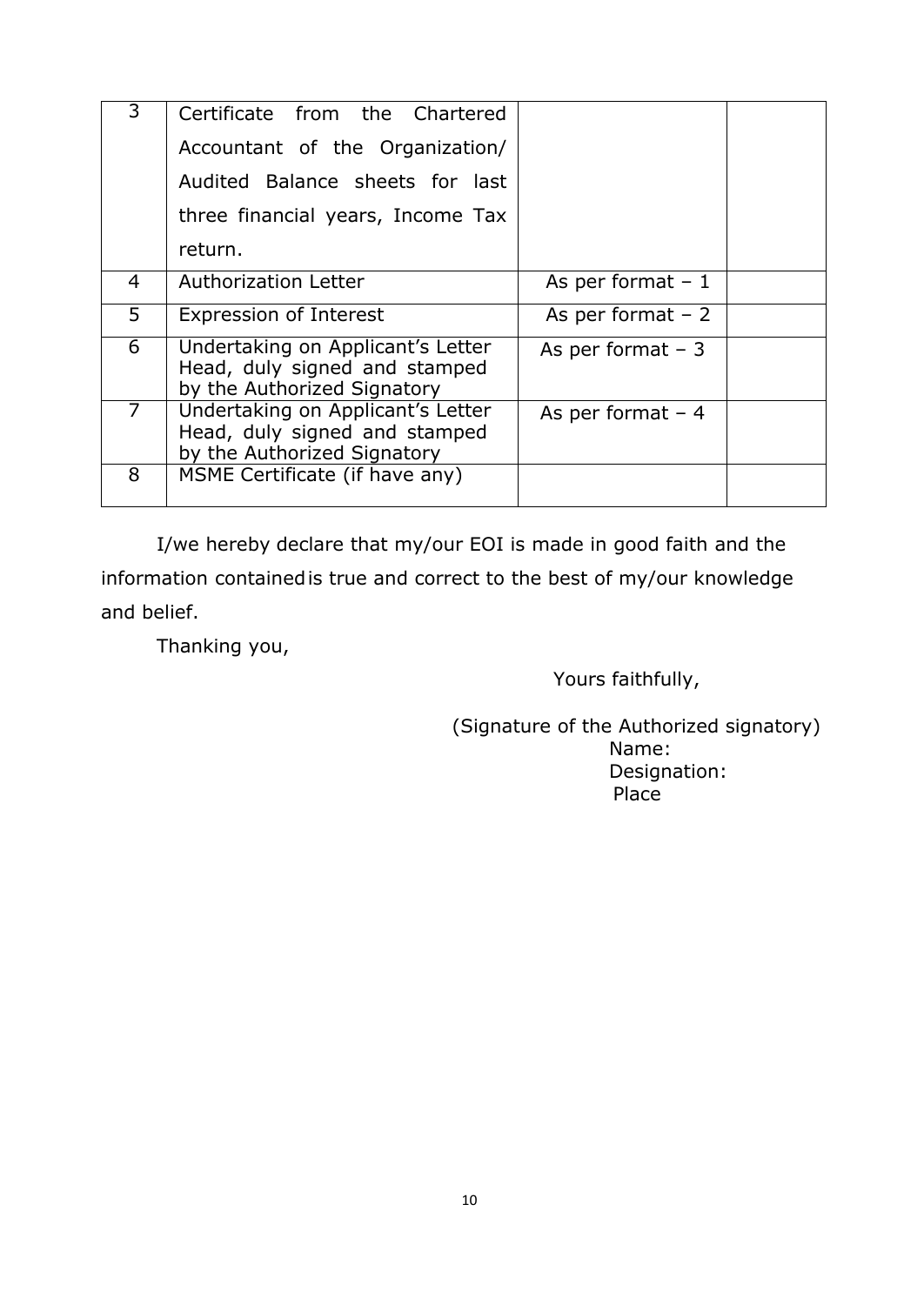#### Format-3

#### **Undertaking with regard to Product Details**

(To be submitted on Manufacture's Letter Head)

To

The Deputy Manager (O/M) The Jute Corporation of India Ltd Nellie Sengupta Sarani, Kolkata-700087

**Subject:** Undertaking regarding Product Details. **Ref:** EOI No. JCI/MKTNG/JDP/EOI-02/2021-22, Dated 17.02.2022.

Sir,

The undersigned having read and examined in detail all the EOI documents pertaining to manufacturers of Jute Diversified Products as mentioned in the EOI document. The details of the Jute related Products which manufacture by us are given below:

I/we hereby declare that my/our EOI is made in good faith and the information containedis true and correct to the best of my/our knowledge and belief.

Thanking you,

Yours faithfully,

 (Signature of the Authorized signatory) Name: Designation: Place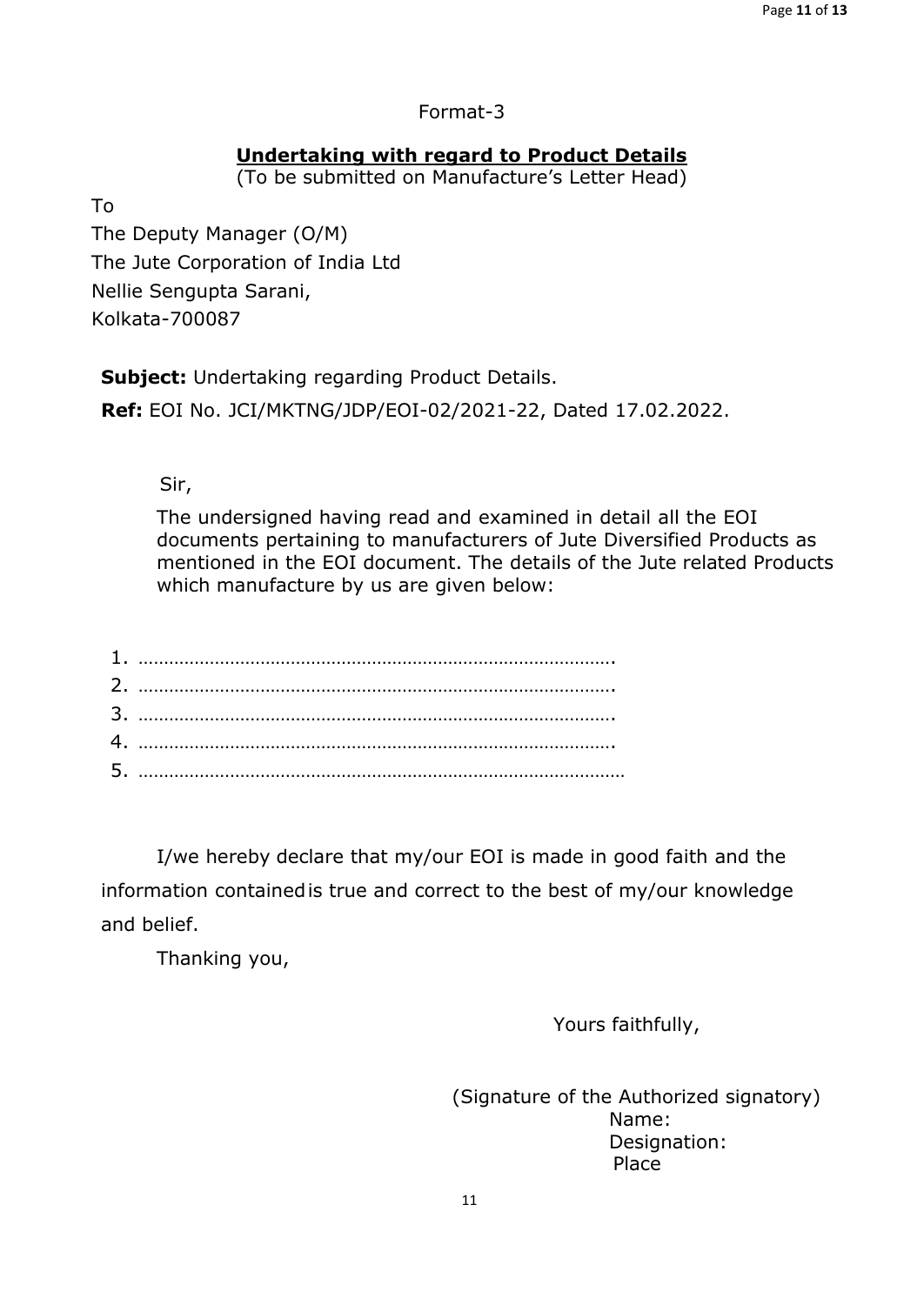### Format-4

## **Undertaking with regard to blacklisting**

(To be submitted on Manufacture's Letter Head)

To

## **Deputy Manager (O/M)**

The Jute Corporation of India Ltd Nellie Sengupta Sarani, Kolkata-700087

**Subject:** Undertaking regarding Blacklisting / Non-Debarment. **Ref:** EOI No. JCI/MKTNG/JDP/EOI-02/2021-22, Dated 17.02.2022.

Sir,

It is hereby confirmed and declared that M/s…………………has not been blacklisted / debarred by any Government Department / Public Sector Undertaking / or any other agency for which works/assignments/services have been executed / undertaken.

Thanking you,

Yours faithfully,

 (Signature of the Authorized signatory) Name: Designation: Place: